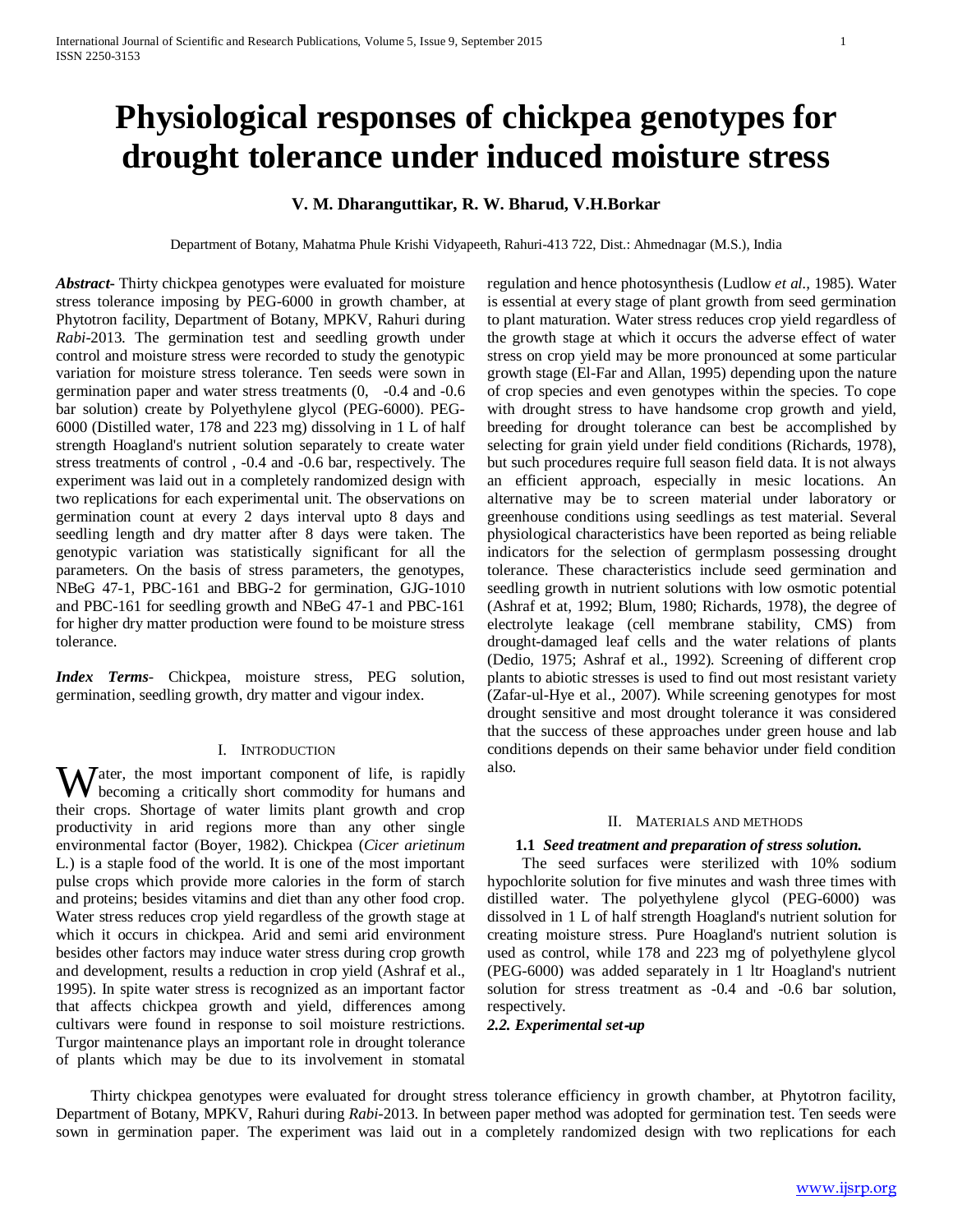International Journal of Scientific and Research Publications, Volume 5, Issue 9, September 2015 2 ISSN 2250-3153

experimental unit. The control (0.0 Mpa) and water (-0.4 and -0.6 Mpa) stress treatments were given by prepared solutions. Five ml of appropriate treatment solution applied daily on each germination roll having good drain. The germination count was undertaken at every two days interval from sowing and expressed on per cent basis. The root, shoot and seedling length and dry matter of seedling was recorded after 8 days.

### *2.3. Collection of data and statistical analysis*

Percentage of germination stress tolerance index is determined by Almudaris (1998)

$$
\begin{array}{cc}\nGP & = \underline{\text{Total number of germinated seeds}} \\
(%) & = \underline{\text{seed sown}}\n\end{array} \n\begin{array}{c}\n100 \\
\text{100}\n\end{array}
$$

 Promptness index is the percentage of seed which germinate at 2nd, 4th, 6th and 8th day of observation as indicated by nd2, nd4, nd6 and nd8 (Sammar Raza, 2012).

PI:  $nd2 (1.00) + nd4 (0.75) + nd6 (0.50) + nd8 (0.25)$ 

Vigour Index (VI) was calculated by using the formula of Abdul-Baki and Anderson (1970).

VI = 
$$
\frac{TG(\%) \times seedlings length (mm)}{100}
$$

Germination Stress Index (GSI) was calculated using the formula;

G.S.I. (%) = 
$$
\frac{Promptness index of stressed seeds}{Promptness index of control seeds} X 100
$$

Germination rate index (GRI) was calculated by the formula given by Almudaris (1998);

$$
GRI = \frac{G_1}{1} + \frac{G_2}{2} + \dots + \frac{G_x}{x}
$$
 G1, G2... Gx represents the percentage of germination in first, second and x<sup>th</sup> day after swing respectively

Mean germination time (MGT) calculated according the formula given by Ellis and Roberts (1981);

 $MGT=$   $\Sigma$  (ni/di) ni: number of germinated seeds and di: day of counting

Germination index (GI) according to the equation by Kader and Jutzi (2004);

GI=  $\Sigma(T_i \times N_i)$  T<sub>i</sub>: number of day after sowing Ni: number of germinated seeds in the day

Coefficient of velocity (CV) = (number of germinated seeds per day) according to formula given by Kader and Jutzi (2004).

$$
CVg = \frac{\Sigma N_i}{100} \qquad x \quad \Sigma (T_i \times N_i)
$$

 After 8 days, germination percentage, stress index (SI), stress susceptibility index (SSI) and germination stress tolerance index (GSI) is determined by Sammar Raza (2012)

SI = 1 - 
$$
\frac{\text{Promptness index of stressed seeds (PI0)}}{\text{Promptness index of control seeds (PI1)} }
$$
  
\nSSI = 
$$
\frac{1-[PI_0/PI_1]}{D}
$$
  
\nGSI (%) = 
$$
\frac{PI_0}{PI_1}
$$
 X 100  
\nX 100

 After 8 days seedlings were harvested and their seedling length were recorded. The stress index (SI), stress susceptibility index (SSI) and seedling length tolerance index (SLSI) is determined as below and Seedling (Sammar Raza, 2012).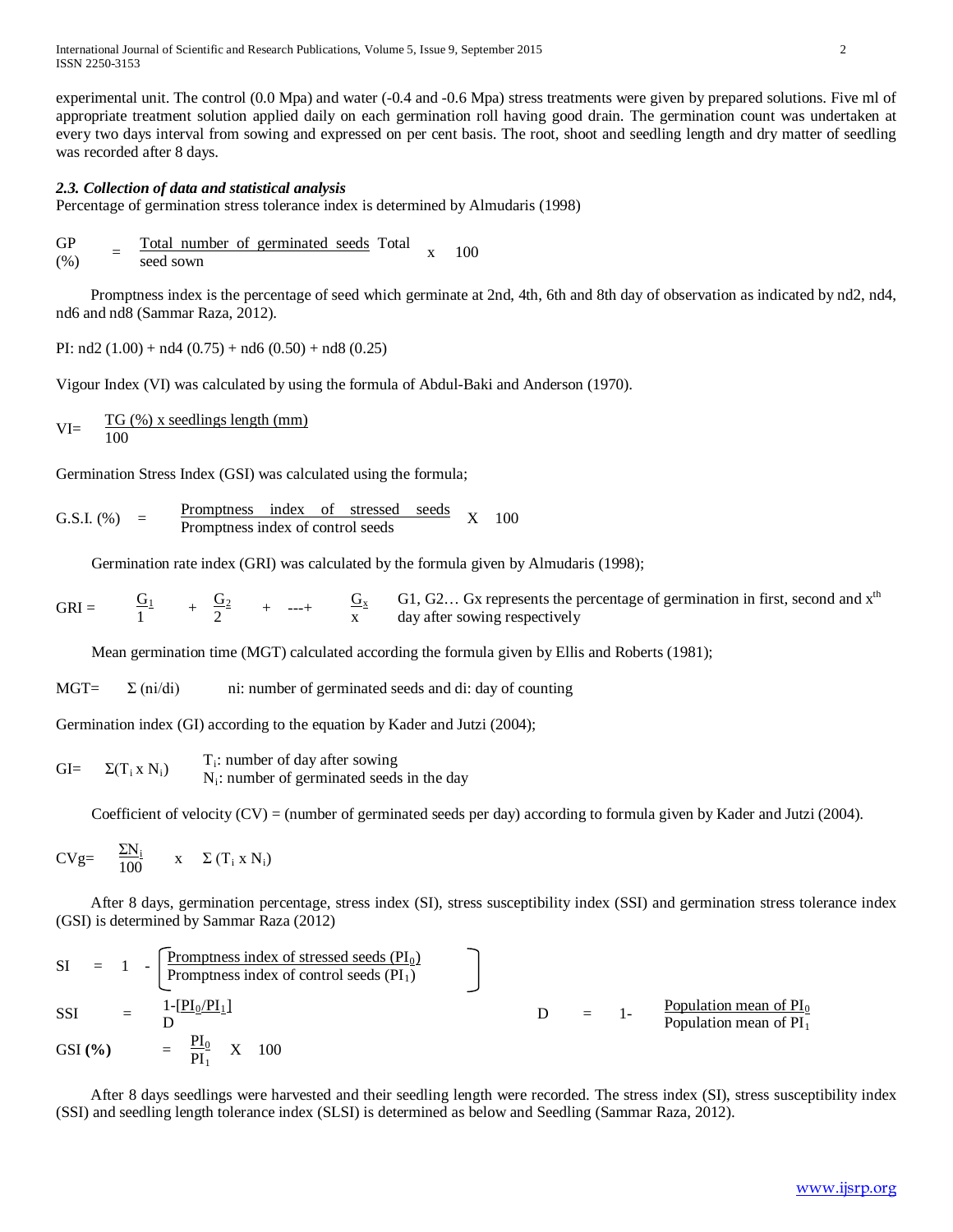$$
SI = 1 - \left[ \frac{\text{Seedling length under stressed condition (SL0)}}{\text{Seedling length under control condition (SL1)}} \right]
$$
\n
$$
SSI = \frac{1 - [SL0/SL1]}{D} \qquad D = 1 - \frac{\text{Population mean of SL0}}{\text{Population mean of SL1}} \text{Population mean of SL1}
$$

After drying the plant in oven at  $70^0C$  for 24 hours, the dry matter stress tolerance index is determined by Sammar Raza (2012).

| $SI = 1 - \underbrace{\begin{bmatrix} \text{Seeding dry weight under stressed condition } (DM_0) \\ \text{Seeding dry weight under control condition } (DM_1) \end{bmatrix}}_{D} = 1 - \underbrace{\begin{bmatrix} \text{Dopulation mean of } DM_0 \\ \text{Population mean of } DM_1 \end{bmatrix}}_{D}$ |
|-----------------------------------------------------------------------------------------------------------------------------------------------------------------------------------------------------------------------------------------------------------------------------------------------------------|
|-----------------------------------------------------------------------------------------------------------------------------------------------------------------------------------------------------------------------------------------------------------------------------------------------------------|

$$
DMSI\left(\%\right) \qquad = \frac{DM_0}{DM_1} \quad x \quad 100
$$

The mean data analyzed for analysis of variance by Panse and Sukhatme (1985).

#### III. RESULTS AND DISCUSSION

 Present studies show genotypic variations in germination, promptness index, seedling length, dry matter and seedling vigour grown under 0, -0.4 and -0.6 Mpa. However, not all these parameters were not proved to be equally effective for screening the genotypes for their tolerance to stress. It was claimed by Fernandez (1992) that selection based on STI (stress tolerance index) would help to evaluate the higher stress tolerance genotypes with good yield potential. Bouslama and Schapaugh (1984) reported same findings in soybean. However, there are other reports (Richards, 1978) indicating germination as a useful criterion in screening for water stress tolerance. Several factors disproved seed quality such as the age of the seed, abiotic factors during plant life, growth and development, harvest and post harvest conditions etc. The response of genotypes may be different to different factors, which could be reflected in their respective seed performances.

 The data indicated significant variation among genotypes for germination percentage. Significantly highest germination percentage was recorded in NBeG-165 (100%), BBG-2 (97.5%), C-705 (95%) and BG-30-35 (95%) on  $4^{\text{th}}$  day, JG-34 (40%) on  $6<sup>th</sup>$  day and NDG-11-12 (15%) and RKG-11-301 (15%) on  $8<sup>th</sup>$ day under controlled condition (Table 1). While under, moisture stress imposed by -0.4 Mpa, BBG-2 (80%), NBeG 47-1 (75%) and PBC-161 (70%) on  $4^{\text{th}}$  day, BDNG-2003-1 (50%), CSJ-724 (50%), RKG-201-95 (45%), GJG-1001 (40%) and CSJ-739  $(40\%)$  on 6<sup>th</sup> day and CSJ-563 (50%), H-09-54 (50%), Vishal (50%), JG-29 (45%), NBeG-165 (45%) and NDG-11-12 (45%) on  $8<sup>th</sup>$  day recorded the highest germination percentage. The genotypes, BBG-2 (70%), PBC-161 (55%) and NBeG 47-1  $(50\%)$  4<sup>th</sup> day, GCP-101, GJG-1010, PBC-136, RKG-11-301, GJG-10-12, NBeG 47-1, Digvijay and Vijay (40%) on  $6<sup>th</sup>$  day and CSJ-563 (75%) and Phule G-0305-3 (70%) on  $8^{th}$  day under the moisture stress imposed by -0.6 Mpa maintained higher germination percentage. Ashraf et al. (1992) concluded that under moisture deficit, germination is not the standard for predicting plant's drought tolerance.

 The promptness index analysed under control and stress condition revealed that, the genotypes, NBeG-165 (75.00%), BBG-2 (74.37%), C-705 (73.75%) and BG-30-35 (73.75%) had higher promptness index under controlled condition. While, BBG-2 (68.75 and 65%), NBeG 47-1 (67.50 and 60.00%) and PBC-161 (65.00 and 58.75%) maintained higher promptness index under stress imposed by -0.4 and -0.6 Mpa bar solution of PEG, respectively (Table 2). It is interesting to note that, the similar genotypes maintained minimum SI and SSI and maximum GSI. Therefore, these genotypes can be considered as moisture stress tolerance.

 The productivity of genetically different varieties and their consistency is determined by seedling growth plus the correlation of other parameters like dry matter accumulation, Plant height and root length. The seedling length recorded on  $8<sup>th</sup>$  day, the genotypes, JG-34 (26.80 cm), RKG-201-95 (26.50 cm) and BG-30-35 (25.30 cm) under control, NBeG 47-1(12.03 cm), BBG-2 (9.50 cm) and JG-34 (8.85) under -0.4 Mpa stress and NBeG 47- 1 (8.00 cm), JG-34 (7.35 cm), BG-30-35 (6.98 cm) and PBC-136 (6.95 cm) under -0.6 Mpa stress recorded the highest seedling length (Table 3). Amongst the genotypes under study, GJG-1010 and PBC-161 maintained minimum SI, SSI and maximum SLSI under stress imposed by -0.4 and -0.6 Mpa bar solution of PEG. In addition to this, GJG-1010 under -0.4 Mpa and PBC-161 under -0.6 Mpa recorded lower SI, SSI and higher SLSI. On the basis of this parameter, GJG-1010 and PBC-161 seems to be moisture stress tolerant.

After drying the seedlings in oven at  $70^{\circ}$ C for 24 hours, seedling dry matter and calculated SI, SSI and DMSI are presented in table 4. The genotype, NBeG 47-1 maintained higher rate of seedling dry matter under control  $(1.77 \text{ g})$  and stress under -0.4 Mpa (1.70 g) and -0.6 Mpa (1.18 g). This genotype also maintained minimum SI and SSI and maximum DMSI at -0.4 Mpa stress and the genotype PBC-161 at -0.6 Mpa stress situation. In addition to this, RKG-201-95 (1.77 g) and BG-30-35 (1.75 g) under control, BBG-2 (1.52 g), JG-34 and BG-30-35 (1.32 g) stress at -0.4 Mpa and BG-30-35 (1.11 g) and PBC-136 (1.09 g) stress at -0.6 Mpa. In addition to this, NBeG 47-1 at -0.4 Mpa, while, PBC-161 at -0.6 Mpa recorded lower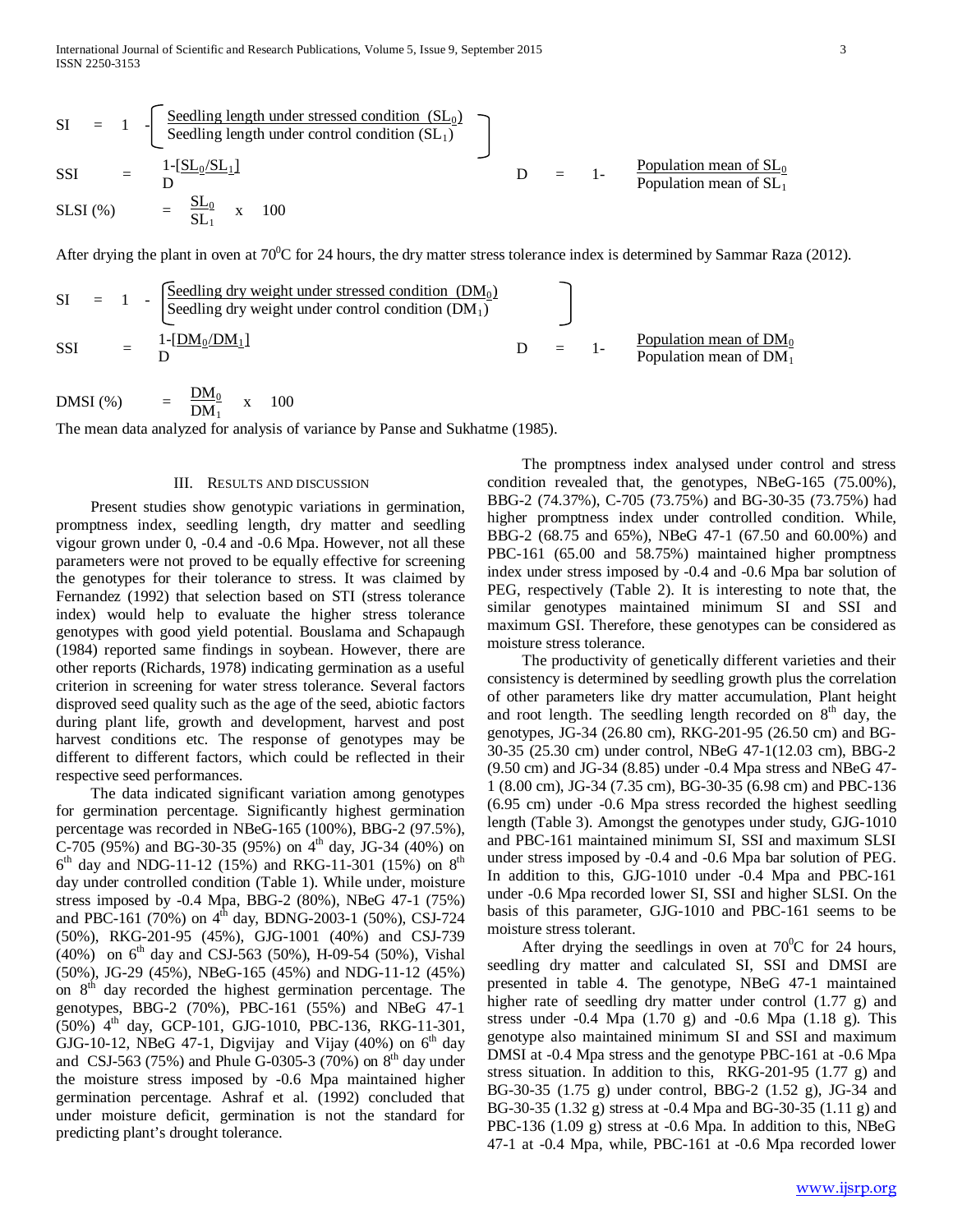rate of SI and SSI and higher rate of DMSI. On that basis, NBeG 47-1 and PBC-161 were found better for maintaining this parameter. Brukner and Frohberg (1987) reported DSI (dry matter stress tolerance index) as a parameter for measuring genotypic yield potential under drought stress conditions. For identifying healthy and vigorous seed lots capable of establishing appropriate populations under deficit soil moisture conditions or under abiotic stress (Ibrahim et al., 2007), the germination test of seed may be useful, but these genetic differences may not be related to subsequent growth of seedling and seed yield.

 Germination rate index (GRI) and mean germination time (MGT) were comparatively higher under controlled condition than moisture stress induced by PEG-6000 (Table 5). The genotypes, NBeG-165 (25.0% & 2.5 days), BBG-2 (24.79% & 2.5 days) and C-705 and BG-30-35 (24.58% & 2.5 days) under control, BBG-2 (23.13% & 2.3 days), NBeG 47-1 (22.71% & 2.3 days), PBC-161 (22.08% & 2.2 days) and JG-16 (20.83% & 2.1 days) under stress at -0.4 Mpa and BBG-2 (22.08% & 2.2 days), PBC-161 (20.42% & 2.0 days), NBeG 47-1 (20.42% & 2.0 days) and Vijay (19.17% & 1.9 days) under stress at -0.6 Mpa maintained higher GRI and MTG, respectively (Table 5). On the basis of this parameter BBG-2, PBC-161 and NBeG 47-1 were found better for moisture stress condition.

 The values for germination index (GI) and coefficient of germination velocity (CVg) were higher under stress condition than the control (Table 6). It indicated that the germinability will be delayed by imposing the stress. The low germination index and coefficient of germination velocity is the desirable direction for stress tolerance. In the present investigation, the genotypes, NBeG-165 (40.00% & 4.00), BBG-2 (40.50% & 4.05), C-705 (41.00% & 4.10) and BG-30-35 (41.00% & 4.10) under control, BBG-2 (45.00% & 4.50), NBeG 47-1 (46.00% & 4.60) and PBC-161 (48.00% & 4.80) and JG-16 (52.00% & 5.20) under moisture stress at -0.4 Mpa PEG and BBG-2 (48.00% & 4.80), JG-34 (50.00% & 5.00), NBeG 47-1 (52.00% & 5.20) and PBC-161 (53.00% & 5.30) under moisture stress at -0.6 Mpa PEG maintained minimum germination index and coefficient of germination velocity, respectively. On the basis of this parameter, BBG-2, PBC-161 and NBeG 47-1 were found better for moisture stress condition.

 On the basis of germination percentage, promptness index and other stress parameters under moisture stress imposed by PEG-6000, the promising genotypes were NBeG 47-1, PBC-161and BBG-2. However, the genotypes, GJG-1010 and PBC-161 on the basis of seedling length and NBeG 47-1 and PBC-161 on the basis of dry matter of seedling were found to be better for moisture stress. The genotypes, BBG-2, PBC-161 and NBeG 47- 1 maintained higher vigour index. Therefore, the genotypes, NBeG 47-1, BBG-2 and PBC-161 for germination, GJG-1010 and PBC-161 for seedling growth and NBeG 47-1 and PBC-161 for higher dry matter production can be considered as moisture stress tolerant genotypes.

#### **REFERENCES**

[1] Abdul-Baki AA, Anderson JD (1970) Viability and leaching of sugars from germinating barley. Crop Science 10: 31-34.

- [2] Almudaris M A (1998) Notes on various parameters recording the speed of seed germination. Der Tropenlandwirt 99: 147-154.
- [3] Ashraf MY, Naqvi SSM (1995) Studies on water uptake, germination and seedling growth of wheat genotypes under PEG-6000 induce water stress. Pakistan Journal of Scientific and Industrial Research 38: 103-133.
- Ashraf MY, Khan AH, Azmi AR (1992) Cell membrane stability and its relation with some physiological processes in wheat. Acta Agronomica Hungarica 41: 183-191.
- [5] Blum A, Sinmena B, Ziv O (1980) An evaluation of seed and seedling drought tolerance screening tests in wheat. Euphytica 29: 727-736.
- [6] Bouslama M, Schapaugh WT Jr (1984) Stress tolerance in soybeans. I. Evaluation of three Screening techniques for heat and drought tolerance. Crop Science 24: 933-937.
- [7] Boyer JS (1982) Plant productivity and environment. Science 218: 443-448.
- [8] Bruckner PL, Frohberg RC (1987) Stress tolerance and adaptation in spring wheat. Crop Science 27: 31-36.
- [9] Dedio (1975) Water relations in wheat leaves as screening test for drought resistance. Canadian Journal of Plant Sciences 55: 369-378.
- [10] El-Far IA, Allan AY (1995) Responses of some wheat cultivars to sowing methods and drought at different stages of growth. Assuit Journal of Agricultural Sciences 26: 267–277.
- [11] Ellis RA, Roberts EH (1981) The quantification of ageing and survival in orthodox seeds. Seed Science Technology 9: 373-409.
- [12] Fernandez GCJ (1992) Effective selection criteria for assessing plant stress tolerance. In: Proceedings of on the Symposium Taiwan, August 13-18, 25: 257-270.
- [13] Ibrahim MJ, Akhtar M, Younis M A, Riaz M, Anwarul-Haq, Tahir M (2007) Selection of cotton (Gossypium hirsutum L.) genotypes against NaCl stress. Soil and Environment 26(1): 59-63.
- [14] Kader MA, Jutzi SC (2004) Effects of thermal and salt treatments during imbibition on germination and seedling growth of Sorghum at 42/19°C. Journal of Agronomy and Crop Science 190: 35-38.
- [15] Ludlow MM, Fisher MJ, Wilson JR (1985) Stomatal adjustment to water deficits in three tropical grasses and a tropical legume in controlled conditions and in the field. Journal of Plant Physiology 12: 131-149.
- [16] Panse VG, Sukhatme PV (1985) Statistical Methods for Agricultural Workers. ICAR Rev. Ed. By Sukhatme PV, Amble VN, pp. 145-156.
- [17] Richards RA (1978) Variation between and within species of rapeseed (Brassica campestris and B.napus) in response to drought stress. III. Physiological and physicochemical characters. Australian Journal of Agricultural Research 29: 491-501.
- [18] Sammar Raza MA, Saleem MF, Khan IH, Jamil M, Ijaz M, Khan M.A (2012) Evaluating the drought stress tolerance efficiency of wheat (triticum aestivum L.) cultivars. Russian Journal of Agricultural and Socio-Economic Sciences, No. 12 (12): 41-46.
- [19] Zafar-ul-Hye M, Zahir ZA, Shahzad SM, Irshad U, Arshad M (2007) Isolation and screening of rhizobia for improving growth and nodulation of lentil (Lens culinaris Medic) seedlings under axenic conditions. Soil and Environment 26(1): 81-91, 2007.

#### AUTHORS

**First Author** – V. M. Dharanguttikar, Department of Botany, Mahatma Phule Krishi Vidyapeeth, Rahuri-413 722, Dist.: Ahmednagar (M.S.), India

**Second Author** – R. W. Bharud, Department of Botany,

Mahatma Phule Krishi Vidyapeeth, Rahuri-413 722, Dist.: Ahmednagar (M.S.), India

**Third Author** – V.H.Borkar, Department of Botany, Mahatma Phule Krishi Vidyapeeth, Rahuri-413 722, Dist.: Ahmednagar (M.S.), India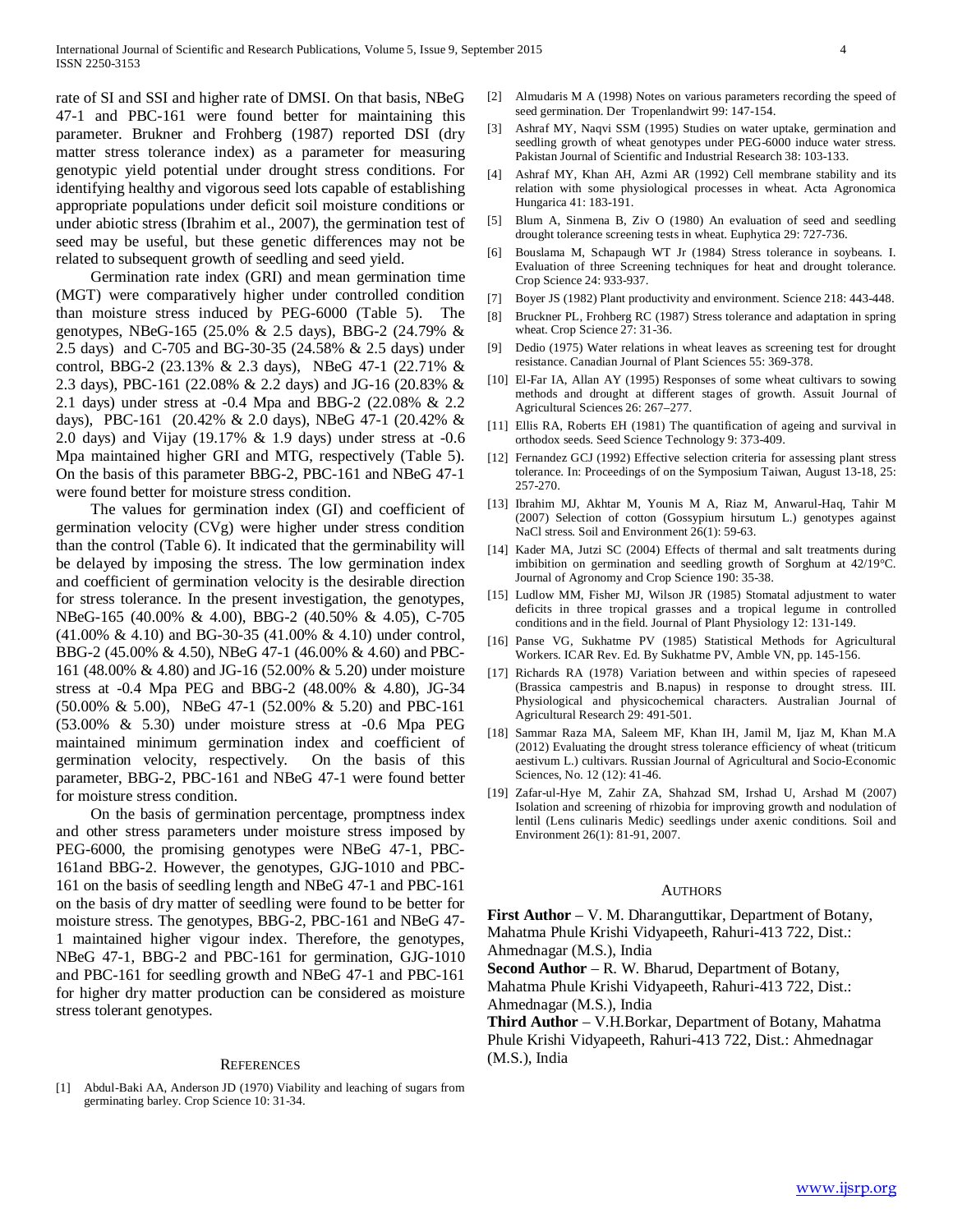| International Journal of Scientific and Research Publications, Volume 5, Issue 9, September<br>. |  |
|--------------------------------------------------------------------------------------------------|--|
| <b>ISSN</b><br>250<br>.                                                                          |  |

|                 | 10011 2200-0100       |                    |           |                   |              |                    |           |                 |                 |                    |
|-----------------|-----------------------|--------------------|-----------|-------------------|--------------|--------------------|-----------|-----------------|-----------------|--------------------|
| Sr.             | Genotype              | Controlled         |           |                   | -0.4 Mpa PEG |                    |           | -0.6 Mpa PEG    |                 |                    |
| No.             |                       | $4th$ day          | $6th$ day | $8th$ day         | $4th$ day    | $6th$ day          | $8th$ day | $4^{\text{th}}$ | 6 <sup>th</sup> | 8 <sup>th</sup>    |
|                 |                       |                    |           |                   |              |                    |           | Day             | day             | Day                |
| -1              | $GCP-101$             | 85.00              | 15.00     | 0.00              | 45.00        | 30.00              | 25.00     | 35.00           | 40.00           | 25.00              |
| $\overline{2}$  | $JG-16$               | 80.00              | 15.00     | 5.00              | 60.00        | 20.00              | 20.00     | 40.00           | 20.00           | 40.00              |
| $\overline{3}$  | $JG-29$               | 75.00              | 25.00     | 0.00              | 30.00        | 25.00              | 45.00     | 25.00           | 20.00           | 55.00              |
| $\overline{4}$  | <b>NBeG-165</b>       | 100                | 0.00      | $\overline{0.00}$ | 30.00        | 25.00              | 45.00     | 15.00           | 35.00           | 50.00              |
| $\overline{5}$  | $\overline{GJ}G-1010$ | 85.00              | 10.00     | 5.00              | 25.00        | 35.00              | 40.00     | 0.00            | 40.00           | 60.00              |
| $\overline{6}$  | <b>HIR-55</b>         | 75.00              | 20.00     | $\overline{5.00}$ | 35.00        | $\overline{25.00}$ | 40.00     | 20.00           | 30.00           | 50.00              |
| $\overline{7}$  | CSJ-563               | 75.00              | 20.00     | 5.00              | 20.00        | 30.00              | 50.00     | 5.00            | 20.00           | 75.00              |
| $\overline{8}$  | NDG-11-12             | 70.00              | 15.00     | 15.00             | 25.00        | 30.00              | 45.00     | 20.00           | 25.00           | 55.00              |
| $\overline{9}$  | BBG-2                 | 97.50              | 2.50      | $\overline{0.00}$ | 80.00        | 15.00              | 5.00      | 70.00           | 20.00           | 10.00              |
| 10              | RKG-201-95            | 85.00              | 10.00     | 5.00              | 35.00        | 45.00              | 20.00     | 20.00           | 30.00           | $\overline{50.00}$ |
| $\overline{11}$ | CSJ-724               | 85.00              | 10.00     | $\overline{5.00}$ | 25.00        | $\overline{50.00}$ | 25.00     | 15.00           | 30.00           | 55.00              |
| 12              | GJG-1001              | 90.00              | 10.00     | $\overline{0.00}$ | 40.00        | 40.00              | 20.00     | 40.00           | 25.00           | 35.00              |
| 13              | Phule G-0204-16       | 75.00              | 25.00     | 0.00              | 60.00        | 10.00              | 30.00     | 35.00           | 20.00           | 45.00              |
| 14              | Phule G-0752          | 80.00              | 20.00     | 0.00              | 25.00        | 45.00              | 30.00     | 10.00           | 35.00           | 55.00              |
| $\overline{15}$ | PBC-136               | 85.00              | 15.00     | 0.00              | 25.00        | 40.00              | 35.00     | 5.00            | 40.00           | 55.00              |
| 16              | $C-705$               | 95.00              | 5.00      | 0.00              | 30.00        | 25.00              | 45.00     | 15.00           | 35.00           | 50.00              |
| 17              | JG-34                 | 60.00              | 40.00     | 0.00              | 35.00        | 35.00              | 30.00     | 5.00            | 20.00           | 45.00              |
| 18              | BG-30-35              | 95.00              | 5.00      | 0.00              | 35.00        | 30.00              | 35.00     | 20.00           | 35.00           | 45.00              |
| 19              | CSJ-739               | 85.00              | 15.00     | 0.00              | 45.00        | 40.00              | 15.00     | 35.00           | 35.00           | 30.00              |
| 20              | IPC-2008-76           | 90.00              | 10.00     | 0.00              | 40.00        | 35.00              | 25.00     | 10.00           | 25.00           | 65.00              |
| 21              | H-09-54               | 80.00              | 20.00     | 0.00              | 25.00        | 25.00              | 50.00     | 25.00           | 20.00           | 55.00              |
| 22              | RKG-11-301            | 70.00              | 15.00     | 15.0              | 35.00        | 40.00              | 25.00     | 25.00           | 40.00           | 25.00              |
| 23              | <b>BDNG-2003-1</b>    | 85.00              | 10.00     | 5.00              | 35.00        | 50.00              | 15.00     | 30.00           | 25.00           | 45.00              |
| 24              | PBC-161               | 70.00              | 30.00     | 0.00              | 70.00        | 20.00              | 10.00     | 55.00           | 25.00           | 20.00              |
| $\overline{25}$ | GJG-10-12             | 80.00              | 15.00     | 5.00              | 35.00        | 20.00              | 45.00     | 10.00           | 40.00           | 50.00              |
| $\overline{26}$ | <b>NBeG 47-1</b>      | 80.00              | 10.00     | 10.00             | 75.00        | 20.00              | 5.00      | 50.00           | 40.00           | 10.00              |
| 27              | Phule G-0305-3        | 80.00              | 10.00     | 10.00             | 35.00        | 30.00              | 35.00     | 10.00           | 20.00           | 70.00              |
| 28              | Digvijay              | 75.00              | 25.00     | 0.00              | 35.00        | 30.00              | 35.00     | 15.00           | 40.00           | 45.00              |
| 29              | Vishal                | 70.00              | 30.00     | 0.00              | 30.00        | 20.00              | 50.00     | 10.00           | 30.00           | 60.00              |
| 30              | Vijay                 | 80.00              | 20.00     | 0.00              | 50.00        | 30.00              | 20.00     | 40.00           | 40.00           | 20.00              |
|                 | Mean                  | $\overline{81.25}$ | 15.7      | 3.00              | 39.00        | 30.50              | 30.50     | 23.67           | 30.00           | 45.00              |
|                 | $\overline{SE}$ ±     | 6.48               | 6.44      | 2.92              | 6.66         | 6.49               | 5.77      | 6.02            | 5.07            | 5.86               |
|                 | CD                    | 18.75              | 18.6      | 8.44              | 19.27        | 18.76              | 16.70     | 17.40           | 14.68           | 16.96              |
|                 |                       |                    |           |                   |              |                    |           |                 |                 |                    |

**Table 1. Germination percentage influenced by chickpea genotypes under moisture stress induced by PEG-6000**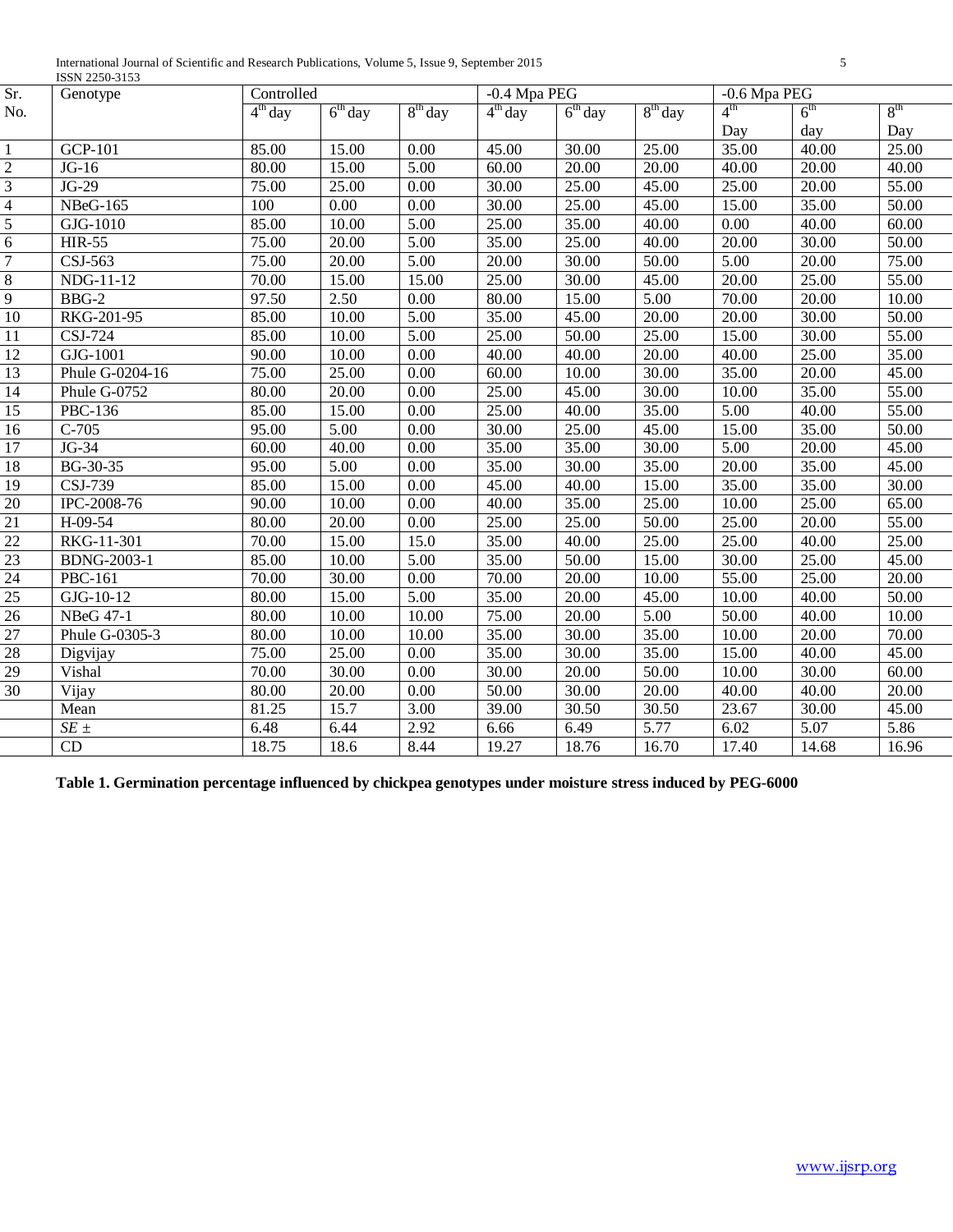International Journal of Scientific and Research Publications, Volume 5, Issue 9, September 2015 6 ISSN 2250-3153

| $\overline{S}$   | Genotypes       | Promptness index (%) |        |        | <b>SI</b><br><b>SSI</b> |        |        | $\overline{GSI}$ |        |        |
|------------------|-----------------|----------------------|--------|--------|-------------------------|--------|--------|------------------|--------|--------|
| ${\bf N}$        |                 | 0.0                  | $-0.4$ | $-0.6$ | $-0.4$                  | $-0.6$ | $-0.4$ | $-0.6$           | $-0.4$ | $-0.6$ |
|                  |                 | Mpa                  | Mpa    | Mpa    | Mpa                     | Mpa    | Mpa    | Mpa              | Mpa    | Mpa    |
| $\mathbf{1}$     | <b>GCP-101</b>  | 71.25                | 55.00  | 52.50  | 0.23                    | 0.25   | 0.90   | 0.68             | 77.16  | 73.65  |
| $\sqrt{2}$       | $JG-16$         | 68.75                | 38.75  | 50.00  | 0.44                    | 0.26   | 1.73   | 0.71             | 55.89  | 72.62  |
| $\mathfrak{Z}$   | $JG-29$         | 68.75                | 48.75  | 42.50  | 0.29                    | 0.38   | 1.14   | 1.04             | 70.91  | 61.82  |
| $\overline{4}$   | <b>NBeG-165</b> | 75.00                | 45.00  | 41.25  | 0.40                    | 0.45   | 1.57   | 1.22             | 60.00  | 55.00  |
| $\sqrt{5}$       | GJG-1010        | 70.00                | 53.75  | 35.00  | 0.23                    | 0.5    | 0.91   | 1.36             | 76.79  | 50.00  |
| $\sqrt{6}$       | <b>HIR-55</b>   | 67.50                | 52.50  | 42.50  | 0.22                    | 0.41   | 0.87   | 1.13             | 77.93  | 63.31  |
| $\boldsymbol{7}$ | CSJ-563         | 67.50                | 42.50  | 32.50  | 0.37                    | 0.5    | 1.46   | 1.36             | 62.77  | 48.35  |
| $8\,$            | NDG-11-12       | 63.75                | 45.00  | 41.25  | 0.29                    | 0.31   | 1.15   | 0.85             | 70.60  | 64.58  |
| $\overline{9}$   | BBG-2           | 74.37                | 68.75  | 65.00  | 0.08                    | 0.12   | 0.30   | 0.34             | 92.43  | 87.40  |
| $10\,$           | RKG-201-95      | 70.00                | 53.75  | 42.50  | 0.23                    | 0.37   | 0.91   | 1.01             | 76.82  | 60.66  |
| 11               | CSJ-724         | 70.00                | 50.00  | 40.00  | 0.28                    | 0.41   | 1.12   | 1.11             | 71.52  | 57.22  |
| $\overline{12}$  | GJG-1001        | 72.50                | 55.00  | 51.25  | 0.24                    | 0.29   | 0.95   | 0.80             | 75.86  | 70.69  |
| $\overline{13}$  | Phule G-0204-16 | 68.75                | 57.50  | 47.50  | 0.16                    | 0.3    | 0.64   | 0.81             | 83.60  | 69.05  |
| 14               | Phule G-0752    | 70.00                | 48.75  | 38.75  | 0.30                    | 0.45   | 1.19   | 1.21             | 69.64  | 55.36  |
| 15               | PBC-136         | 71.25                | 47.50  | 37.50  | 0.33                    | 0.44   | 1.29   | 1.21             | 67.04  | 52.59  |
| 16               | $C-705$         | 73.75                | 46.25  | 41.25  | 0.37                    | 0.43   | 1.46   | 1.17             | 62.73  | 55.95  |
| 17               | JG-34           | 65.00                | 51.25  | 25.00  | 0.21                    | 0.62   | 0.83   | 1.67             | 78.85  | 38.46  |
| $\overline{18}$  | BG-30-35        | 73.75                | 50.00  | 43.75  | 0.32                    | 0.38   | 1.26   | 1.02             | 67.80  | 59.39  |
| 19               | CSJ-739         | 71.25                | 57.50  | 51.25  | 0.19                    | 0.29   | 0.76   | 0.80             | 80.73  | 71.98  |
| $20\,$           | IPC-2008-76     | 72.50                | 53.75  | 36.25  | 0.26                    | 0.5    | 1.01   | 1.36             | 74.14  | 50.00  |
| 21               | H-09-54         | 70.00                | 43.75  | 42.50  | 0.38                    | 0.39   | 1.47   | 1.07             | 62.50  | 60.71  |
| $22\,$           | RKG-11-301      | 63.75                | 52.50  | 45.00  | 0.18                    | 0.31   | 0.69   | 0.84             | 82.46  | 70.77  |
| 23               | BDNG-2003-1     | 70.00                | 55.00  | 46.25  | 0.21                    | 0.36   | 0.83   | 0.99             | 78.80  | 66.35  |
| 24               | PBC-161         | 67.50                | 65.00  | 58.75  | 0.04                    | 0.13   | 0.15   | 0.35             | 96.30  | 87.04  |
| 25               | GJG-10-12       | 68.75                | 47.50  | 40.00  | 0.31                    | 0.41   | 1.21   | 1.11             | 69.05  | 58.13  |
| 26               | NBeG 47-1       | 67.50                | 67.50  | 60.00  | 0.00                    | 0.11   | 0.00   | 0.30             | 100    | 88.89  |
| 27               | Phule G-0305-3  | 67.50                | 50.00  | 35.00  | 0.26                    | 0.48   | 1.02   | 1.31             | 74.07  | 51.85  |
| 28               | Digvijay        | 68.75                | 50.00  | 42.50  | 0.27                    | 0.37   | 1.07   | 1.01             | 72.82  | 61.77  |
| 29               | Vishal          | 67.50                | 45.00  | 37.50  | 0.33                    | 0.44   | 1.31   | 1.21             | 66.67  | 55.56  |
| 30               | Vijay           | 70.00                | 57.50  | 55.00  | 0.18                    | 0.21   | 0.70   | 0.58             | 82.14  | 78.57  |
|                  | Mean            | 69.56                | 51.83  | 44.00  | 0.25                    | 0.36   | 1.00   | 0.99             | 74.60  | 63.26  |
|                  | $SE+$           | 1.82                 | 4.15   | 2.69   | 0.07                    | 0.05   | 0.26   | 0.14             | 6.16   | 4.24   |
|                  | CD@5%           | 5.26                 | 12.00  | 7.77   | 0.19                    | 0.14   | 0.75   | 0.39             | 17.81  | 12.27  |

## **Table 2. Promptness index (Pi) and germination stress indices influenced by chickpea genotypes under moisture stress induced by PEG-6000**

*\*SI: Stress index, SSI: Stress susceptibility index, GSI: Germination stress tolerance index*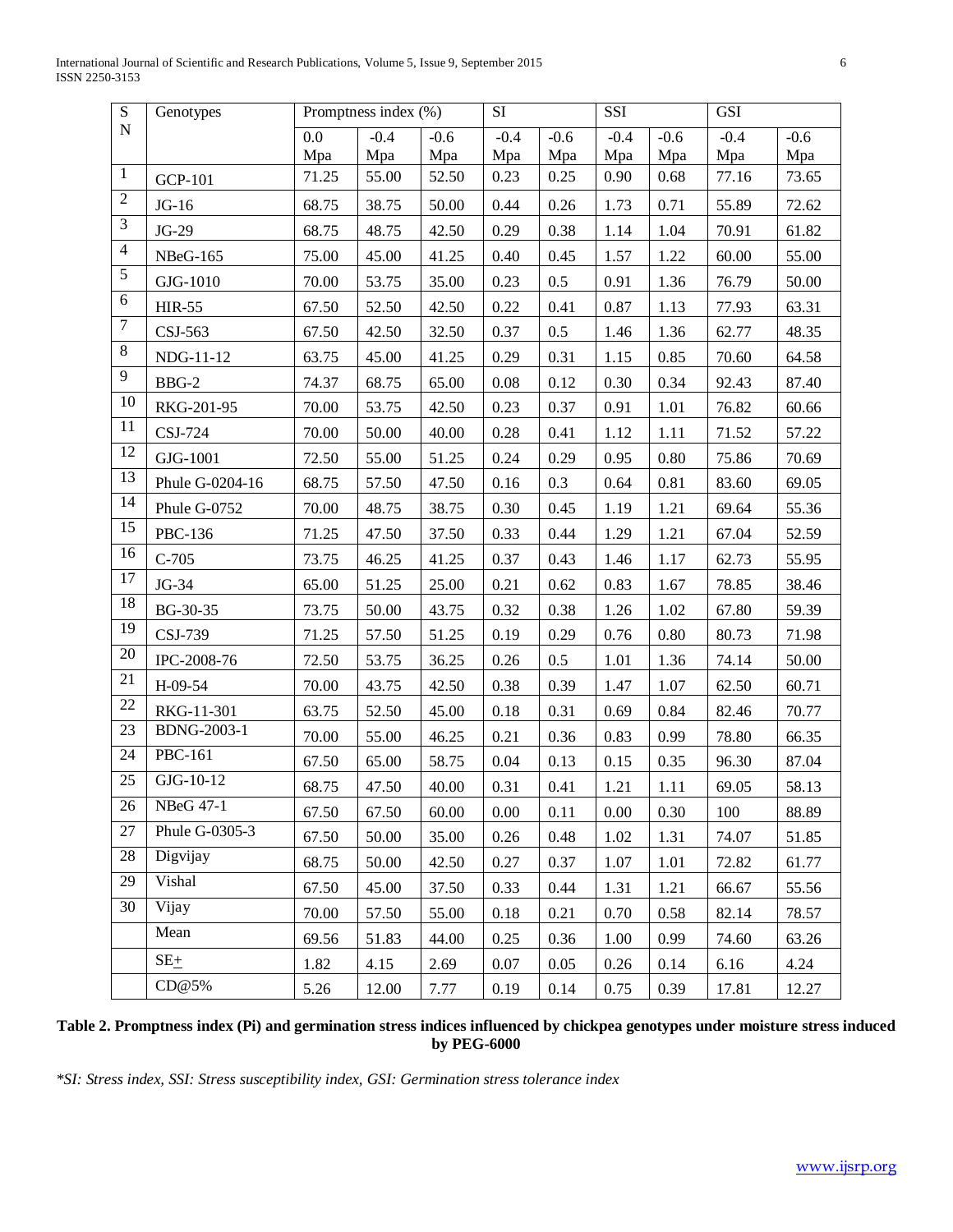International Journal of Scientific and Research Publications, Volume 5, Issue 9, September 2015 7 ISSN 2250-3153

| SN               | Genotypes                   | Seedling length (cm) |                    |             | $\overline{SI}$ |             | SSI         |             | <b>SLSI</b>        |                    |
|------------------|-----------------------------|----------------------|--------------------|-------------|-----------------|-------------|-------------|-------------|--------------------|--------------------|
|                  |                             | $\Omega$             |                    | $-0.6$      | $-0.4$          | $-0.6$      | $-0.4$      | $-0.6$      |                    |                    |
|                  |                             | Mpa<br>19.80         | $-0.4$ Mpa<br>6.00 | Mpa<br>4.05 | Mpa<br>0.70     | Mpa<br>0.79 | Mpa<br>1.11 | Mpa<br>1.08 | $-0.4$ Mpa<br>30.5 | $-0.6$ Mpa<br>20.6 |
| $\mathbf{1}$     | <b>GCP-101</b>              |                      |                    |             |                 |             |             |             |                    |                    |
| $\sqrt{2}$       | $JG-16$                     | 21.30                | 6.60               | 5.25        | 0.69            | 0.75        | 1.11        | 1.02        | 30.9               | 24.7               |
| $\mathfrak{Z}$   | $JG-29$                     | 17.80                | 6.00               | 4.90        | 0.72            | 0.72        | 1.15        | 0.98        | 28.3               | 27.8               |
| $\overline{4}$   | <b>NBeG-165</b>             | 21.40                | 7.90               | 6.15        | 0.55            | 0.71        | 0.88        | 0.97        | 44.8               | 28.8               |
| $\sqrt{5}$       | GJG-1010                    | 11.70                | 8.20               | 4.05        | 0.30            | 0.65        | 0.47        | 0.88        | 70.4               | 35.2               |
| $\sqrt{6}$       | <b>HIR-55</b>               | 16.80                | 8.50               | 5.35        | 0.49            | 0.68        | 0.79        | 0.92        | 50.6               | 32.4               |
| $\boldsymbol{7}$ | CSJ-563                     | 20.10                | 6.95               | 3.75        | 0.65            | 0.81        | 1.04        | 1.10        | 34.8               | 18.8               |
| $\,8\,$          | NDG-11-12                   | 17.20                | 5.85               | 4.60        | 0.66            | 0.73        | 1.05        | 0.99        | 34.5               | 27.1               |
| $\overline{9}$   | BBG-2                       | 22.30                | 9.50               | 6.40        | 0.57            | 0.71        | 0.91        | 0.97        | 43.1               | 28.5               |
| 10               | RKG-201-95                  | 26.50                | 4.95               | 3.90        | 0.81            | 0.85        | 1.30        | 1.16        | 18.7               | 14.8               |
| 11               | CSJ-724                     | 19.60                | 8.25               | 5.02        | 0.58            | 0.74        | 0.93        | 1.01        | 42.1               | 25.7               |
| 12               | GJG-1001                    | 17.50                | 8.20               | 5.30        | 0.53            | 0.70        | 0.85        | 0.95        | 46.7               | 30.5               |
| 13               | Phule G-0204-16             | 17.90                | 7.80               | 5.65        | 0.56            | 0.69        | 0.90        | 0.93        | 43.8               | 31.5               |
| 14               | Phule G-0752                | 23.70                | 6.65               | 5.65        | 0.72            | 0.76        | 1.15        | 1.03        | 28.2               | 24.2               |
| 15               | PBC-136                     | 20.10                | 8.30               | 6.95        | 0.58            | 0.65        | 0.93        | 0.89        | 41.6               | 34.6               |
| 16               | $C-705$                     | 20.20                | 8.65               | 5.70        | 0.57            | 0.72        | 0.91        | 0.98        | 42.9               | 28.2               |
| 17               | JG-34                       | 26.80                | 8.85               | 7.35        | 0.67            | 0.73        | 1.07        | 0.99        | 33.1               | 27.4               |
| 18               | BG-30-35                    | 25.30                | 7.85               | 6.98        | 0.69            | 0.72        | 1.10        | 0.98        | 31.1               | 27.6               |
| 19               | CSJ-739                     | 21.80                | 8.40               | 5.90        | 0.61            | 0.73        | 0.98        | 0.99        | 38.6               | 27.1               |
| 20               | IPC-2008-76                 | 22.60                | 8.30               | 5.65        | 0.63            | 0.75        | 1.01        | 1.02        | 36.8               | 25.0               |
| 21               | H-09-54                     | 20.50                | 6.50               | 3.30        | 0.68            | 0.84        | 1.09        | 1.14        | 31.7               | 16.1               |
| 22               | RKG-11-301                  | 18.40                | 7.55               | 6.10        | 0.59            | 0.67        | 0.94        | 0.91        | 41.4               | 33.3               |
| 23               | <b>BDNG-2003-1</b>          | 20.90                | 7.75               | 5.88        | 0.63            | 0.72        | 1.01        | 0.98        | 37.1               | 28.1               |
| 24               | $\overline{\text{PBC-161}}$ | 15.20                | 7.50               | 6.00        | 0.51            | 0.61        | 0.81        | 0.83        | 49.3               | 39.1               |
| 25               | GJG-10-12                   | 18.90                | 7.10               | 3.75        | 0.62            | 0.80        | 0.99        | 1.09        | 38.0               | 19.8               |
| 26               | NBeG 47-1                   | 23.30                | 12.03              | 8.00        | 0.48            | 0.66        | 0.78        | 0.89        | 51.6               | 34.3               |
| 27               | Phule G-0305-3              | 24.20                | 7.35               | 5.85        | 0.70            | 0.76        | 1.11        | 1.03        | 30.4               | 24.3               |
| 28               | Digvijay                    | 18.90                | 7.20               | 5.45        | 0.62            | 0.71        | 1.00        | 0.96        | 38.0               | 29.1               |
| 29               | Vishal                      | 18.20                | 7.10               | 3.80        | 0.61            | 0.79        | 0.98        | 1.08        | 39.0               | 20.9               |
| 30               | Vijay                       | 24.20                | 8.45               | 5.65        | 0.65            | 0.77        | 1.05        | 1.04        | 34.9               | 23.3               |
|                  | Mean                        | 20.44                | 7.67               | 5.41        | 0.61            | 0.73        | 0.98        | 0.99        | 38.8               | 27.0               |
|                  | $SE_{\pm}$                  | 0.97                 | 0.72               | 0.66        | 0.04            | 0.04        | 0.07        | 0.05        | 4.45               | 4.03               |
|                  | CD@5%                       | 2.80                 | 2.07               | 1.91        | 0.13            | 0.12        | 0.21        | 0.16        | 12.84              | 11.64              |

# **Table 3. Seedling length and stress indices influenced by chickpea genotypes under moisture stress induced by PEG-6000**

*\*SI: Stress index, SSI: Stress susceptibility index, SLSI: Seedling length stress tolerance index*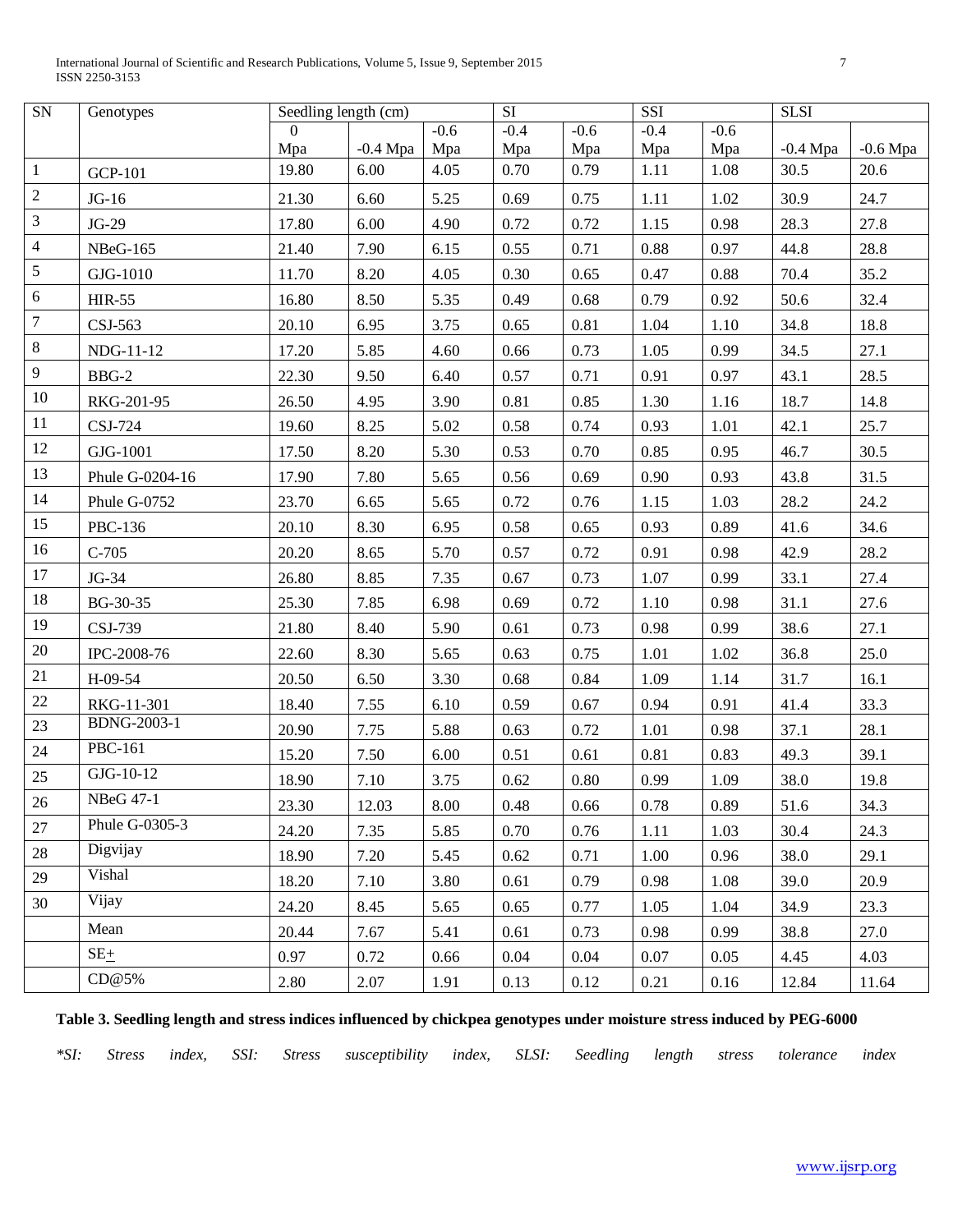International Journal of Scientific and Research Publications, Volume 5, Issue 9, September 2015 8 ISSN 2250-3153

| $\overline{S}$ | Genotypes       | Seedling dry weight |          | <b>SI</b> |        | SSI    |        | <b>DMSI</b> |        |        |
|----------------|-----------------|---------------------|----------|-----------|--------|--------|--------|-------------|--------|--------|
| ${\bf N}$      |                 | $0.0\,$             | $-0.4$   | $-0.6$    | $-0.4$ | $-0.6$ | $-0.4$ | $-0.6$      | $-0.4$ | $-0.6$ |
|                |                 | Mpa                 | Mpa      | Mpa       | Mpa    | Mpa    | Mpa    | Mpa         | Mpa    | Mpa    |
| $\mathbf{1}$   | <b>GCP-101</b>  | 1.54                | 0.79     | 0.62      | 0.49   | 0.60   | 1.41   | 1.25        | 51.0   | 39.9   |
| $\sqrt{2}$     | $JG-16$         | 1.63                | 0.82     | 0.74      | 0.50   | 0.55   | 1.43   | 1.14        | 50.3   | 45.1   |
| $\mathfrak{Z}$ | JG-29           | 1.44                | 0.75     | 0.71      | 0.48   | 0.51   | 1.38   | 1.05        | 52.1   | 49.3   |
| $\overline{4}$ | <b>NBeG-165</b> | 1.63                | 1.10     | 1.01      | 0.32   | 0.38   | 0.93   | 0.79        | 67.5   | 61.9   |
| 5              | GJG-1010        | 1.32                | 1.11     | 0.64      | 0.16   | 0.52   | 0.46   | 1.07        | 84.1   | 48.5   |
| 6              | <b>HIR-55</b>   | 1.41                | 1.21     | 0.77      | 0.14   | 0.45   | 0.40   | 0.94        | 86.0   | 54.8   |
| $\overline{7}$ | CSJ-563         | 1.60                | 0.85     | 0.54      | 0.47   | 0.66   | 1.35   | 1.38        | 53.1   | 33.8   |
| 8              | NDG-11-12       | 1.41                | 0.74     | 0.66      | 0.47   | 0.53   | 1.36   | 1.10        | 52.7   | 47.0   |
| 9              | BBG-2           | 1.68                | 1.52     | 1.07      | 0.10   | 0.36   | 0.27   | 0.76        | 90.4   | 63.6   |
| 10             | RKG-201-95      | 1.77                | 0.65     | 0.62      | 0.63   | 0.65   | 1.82   | 1.36        | 36.7   | 34.7   |
| 11             | CSJ-724         | 1.57                | 1.12     | 0.72      | 0.28   | 0.54   | 0.82   | 1.12        | 71.6   | 46.0   |
| 12             | GJG-1001        | 1.44                | 1.11     | 0.77      | 0.23   | 0.46   | 0.66   | 0.96        | 77.0   | 53.7   |
| 13             | Phule G-0204-16 | 1.44                | 1.06     | 0.87      | 0.26   | 0.39   | 0.75   | 0.82        | 73.8   | 60.7   |
| 14             | Phule G-0752    | 1.71                | 0.85     | 0.87      | 0.50   | 0.49   | 1.44   | 1.02        | 49.9   | 51.1   |
| 15             | PBC-136         | 1.60                | 1.15     | 1.09      | 0.28   | 0.32   | 0.81   | 0.67        | 71.9   | 67.8   |
| 16             | $C-705$         | 1.61                | 1.06     | 0.90      | 0.34   | 0.44   | 0.98   | 0.92        | 65.8   | 55.8   |
| 17             | JG-34           | 1.71                | 1.32     | 1.15      | 0.23   | 0.33   | 0.66   | 0.68        | 77.1   | 67.4   |
| 18             | BG-30-35        | 1.75                | 1.32     | 1.11      | 0.24   | 0.37   | 0.70   | 0.76        | 75.6   | 63.3   |
| 19             | CSJ-739         | 1.68                | 1.16     | 0.92      | 0.31   | 0.45   | 0.89   | 0.94        | 68.9   | 54.6   |
| 20             | IPC-2008-76     | 1.70                | 1.13     | 0.85      | 0.34   | 0.50   | 0.96   | 1.05        | 66.5   | 49.7   |
| 21             | H-09-54         | 1.67                | 0.80     | 0.40      | 0.52   | 0.76   | 1.50   | 1.58        | 47.9   | 23.9   |
| 22             | RKG-11-301      | 1.48                | 1.00     | 0.99      | 0.33   | 0.33   | 0.94   | 0.69        | 67.2   | 66.6   |
| 23             | BDNG-2003-1     | 1.62                | 1.05     | 0.91      | 0.35   | 0.44   | 1.01   | 0.91        | 65.0   | 56.4   |
| 24             | PBC-161         | 1.36                | 0.97     | 0.95      | 0.29   | 0.30   | 0.83   | 0.63        | 70.9   | 69.5   |
| 25             | GJG-10-12       | 1.54                | 0.87     | 0.59      | 0.43   | 0.62   | 1.24   | 1.28        | 56.7   | 38.4   |
| 26             | NBeG 47-1       | 1.77                | 1.70     | 1.18      | 0.04   | 0.33   | 0.12   | 0.69        | 95.8   | 66.7   |
| 27             | Phule G-0305-3  | 1.73                | 0.90     | 0.91      | 0.48   | 0.47   | 1.38   | 0.98        | 51.9   | 52.8   |
| 28             | Digvijay        | 1.51                | 0.89     | 0.80      | 0.41   | 0.47   | 1.18   | 0.97        | 59.0   | 53.0   |
| 29             | Vishal          | 1.44                | 0.87     | 0.61      | 0.40   | 0.58   | 1.14   | 1.21        | 60.4   | 42.4   |
| 30             | Vijay           | 1.74                | 1.19     | 0.82      | 0.32   | 0.53   | 0.91   | 1.10        | 68.4   | 47.1   |
|                | Mean            | 1.58                | 1.03     | 0.82      | 0.34   | 0.48   | 0.99   | 0.99        | 65.6   | 52.3   |
|                | $SE+$           | $0.02\,$            | $0.02\,$ | $0.02\,$  | 0.01   | 0.01   | 0.04   | 0.03        | 1.50   | 1.61   |
|                | CD@5%           | 0.06                | 0.07     | 0.06      | 0.04   | 0.04   | 0.12   | 0.09        | 4.34   | 4.65   |

## **Table 4. Seedling dry matter (g) and stress indices influenced by chickpea genotypes under moisture stress induced by PEG-6000**

*\*SI: Stress index, SSI: Stress susceptibility index, DMSI: Seedling dry matter stress tolerance index*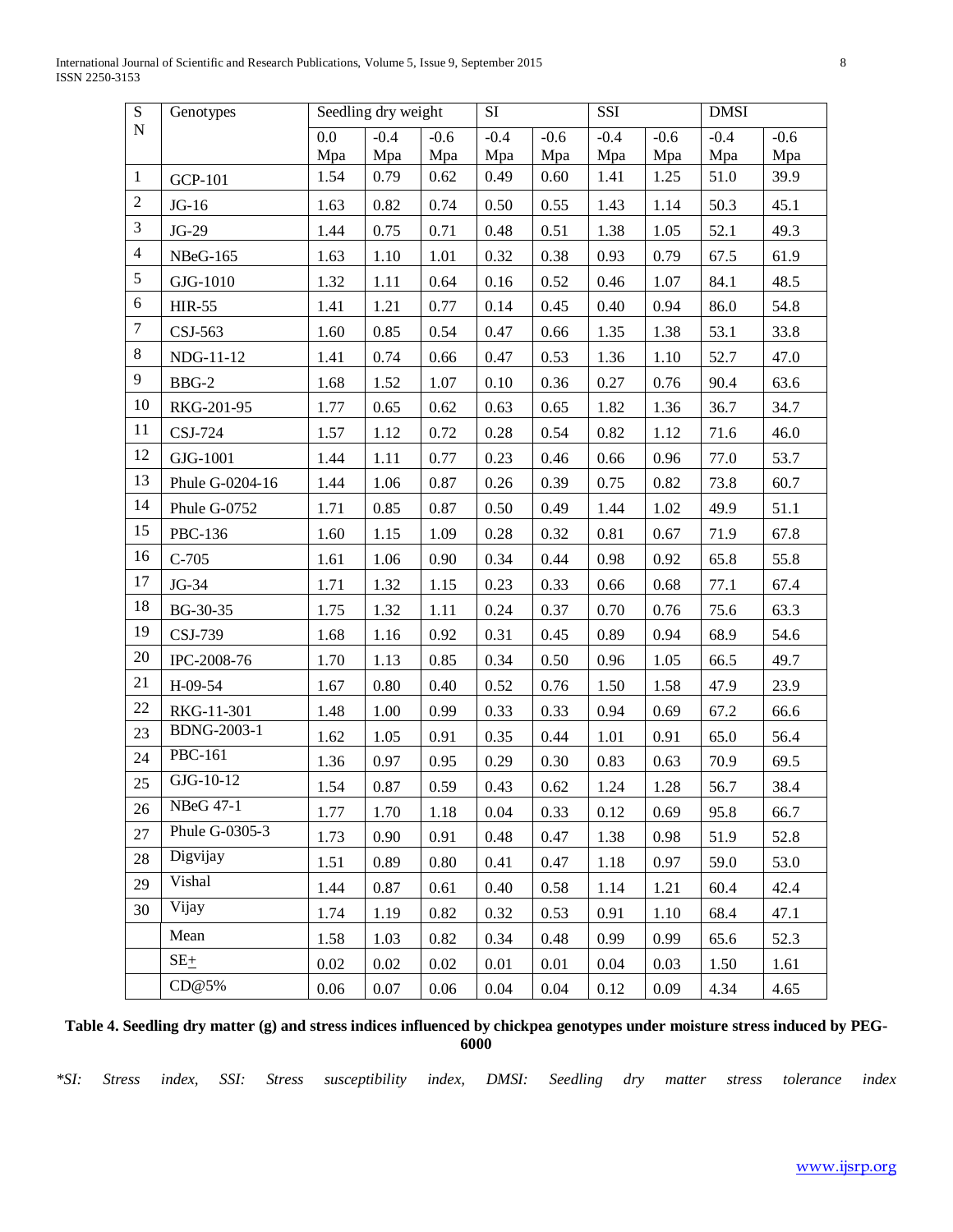International Journal of Scientific and Research Publications, Volume 5, Issue 9, September 2015 9 ISSN 2250-3153

| Sr.             | Genotype                       | Germination rate index (GRI) |            |            | Mean germination time (MGT) |                  |                  |  |
|-----------------|--------------------------------|------------------------------|------------|------------|-----------------------------|------------------|------------------|--|
| $\rm No$        |                                | Control                      | $-0.4$ Mpa | $-0.6$ Mpa | Control                     | $-0.4$ Mpa       | $-0.6$ Mpa       |  |
| $\mathbf{1}$    | <b>GCP-101</b>                 | 23.75                        | 19.38      | 18.54      | 2.4                         | 1.9              | 1.9              |  |
| $\overline{2}$  | $JG-16$                        | 23.13                        | 20.83      | 18.33      | 2.3                         | $\overline{2.1}$ | $\overline{1.8}$ |  |
| $\overline{3}$  | $JG-29$                        | 22.42                        | 17.29      | 16.46      | 2.2                         | $\overline{1.7}$ | 1.6              |  |
| $\overline{4}$  | <b>NBeG-165</b>                | 25.00                        | 17.29      | 15.83      | 2.5                         | $\overline{1.7}$ | $\overline{1.6}$ |  |
| $\overline{5}$  | $GJG-1010$                     | 23.54                        | 17.08      | 14.17      | 2.4                         | $\overline{1.7}$ | 1.4              |  |
| $\overline{6}$  | <b>HIR-55</b>                  | 22.71                        | 17.92      | 16.25      | $\overline{2.3}$            | $\overline{1.8}$ | 1.6              |  |
| $\overline{7}$  | CSJ-563                        | 22.71                        | 16.25      | 13.96      | $\overline{2.3}$            | 1.6              | 1.4              |  |
| $\overline{8}$  | $\overline{\text{NDG}}$ -11-12 | 21.88                        | 16.88      | 16.04      | $\overline{2.2}$            | 1.7              | 1.6              |  |
| $\overline{9}$  | $BBG-2$                        | 24.79                        | 23.13      | 22.08      | 2.5                         | $\overline{2.3}$ | $\overline{2.2}$ |  |
| $\overline{10}$ | RKG-201-95                     | 23.54                        | 18.75      | 16.25      | 2.4                         | 1.9              | $1.\overline{6}$ |  |
| $\overline{11}$ | CSJ-724                        | 23.54                        | 17.71      | 15.63      | 2.4                         | $\overline{1.8}$ | $\overline{1.6}$ |  |
| 12              | GJG-1001                       | 24.17                        | 19.17      | 18.54      | 2.4                         | $\overline{1.9}$ | $\overline{1.9}$ |  |
| $\overline{13}$ | Phule G-0204-16                | 22.92                        | 20.42      | 17.71      | $\overline{2.3}$            | 2.0              | $\overline{1.8}$ |  |
| 14              | Phule G-0752                   | 23.33                        | 17.50      | 15.21      | 2.3                         | 1.8              | 1.5              |  |
| $\overline{15}$ | <b>PBC-136</b>                 | 23.75                        | 17.29      | 14.79      | 2.4                         | 1.7              | 1.5              |  |
| 16              | $C-705$                        | 24.58                        | 17.29      | 15.83      | 2.5                         | 1.7              | 1.6              |  |
| $\overline{17}$ | JG-34                          | 21.67                        | 18.33      | 10.21      | $\overline{2.2}$            | 1.8              | 1.0              |  |
| $\overline{18}$ | BG-30-35                       | 24.58                        | 18.13      | 16.46      | $\overline{2.5}$            | 1.8              | 1.6              |  |
| $\overline{19}$ | CSJ-739                        | 23.75                        | 19.79      | 18.33      | 2.4                         | $\overline{2.0}$ | $\overline{1.8}$ |  |
| 20              | IPC-2008-76                    | 24.17                        | 18.96      | 14.79      | 2.4                         | $\overline{1.9}$ | 1.5              |  |
| 21              | $H-09-54$                      | 23.33                        | 16.67      | 16.46      | 2.3                         | 1.7              | 1.6              |  |
| $\overline{22}$ | RKG-11-301                     | 21.88                        | 18.54      | 16.04      | $\overline{2.2}$            | 1.9              | 1.6              |  |
| $\overline{23}$ | <b>BDNG-2003-1</b>             | 23.54                        | 18.96      | 17.29      | 2.4                         | 1.9              | $\overline{1.7}$ |  |
| 24              | <b>PBC-161</b>                 | 22.50                        | 22.08      | 20.42      | 2.3                         | 2.2              | 2.0              |  |
| $\overline{25}$ | GJG-10-12                      | 23.13                        | 17.71      | 15.42      | 2.3                         | 1.8              | 1.5              |  |
| 26              | <b>NBeG 47-1</b>               | 22.92                        | 22.71      | 20.42      | $\overline{2.3}$            | $\overline{2.3}$ | 2.0              |  |
| 27              | Phule G-0305-3                 | 22.92                        | 18.13      | 14.58      | 2.3                         | 1.8              | $\overline{1.5}$ |  |
| $\overline{28}$ | Digvijay                       | 22.92                        | 18.13      | 16.04      | $\overline{2.3}$            | $\overline{1.8}$ | 1.6              |  |
| 29              | Vishal                         | 22.5                         | 17.08      | 15.00      | 2.3                         | $\overline{1.7}$ | $\overline{1.5}$ |  |
| 30              | Vijay                          | 23.33                        | 20.00      | 19.17      | $\overline{2.3}$            | $\overline{2.0}$ | $\overline{1.9}$ |  |
|                 | Mean                           | 23.30                        | 18.65      | 16.54      | 2.33                        | 1.86             | 1.65             |  |
|                 | $SE+$                          | 0.56                         | 0.85       | 0.83       | 0.06                        | 0.09             | 0.08             |  |
|                 | CD@5%                          | 1.61                         | 2.46       | 2.39       | 0.17                        | 0.25             | 0.24             |  |

**Table 5. Germination rate index (GRI) and mean germination time (MGT) influenced by chickpea genotypes under moisture stress induced by PEG-6000.**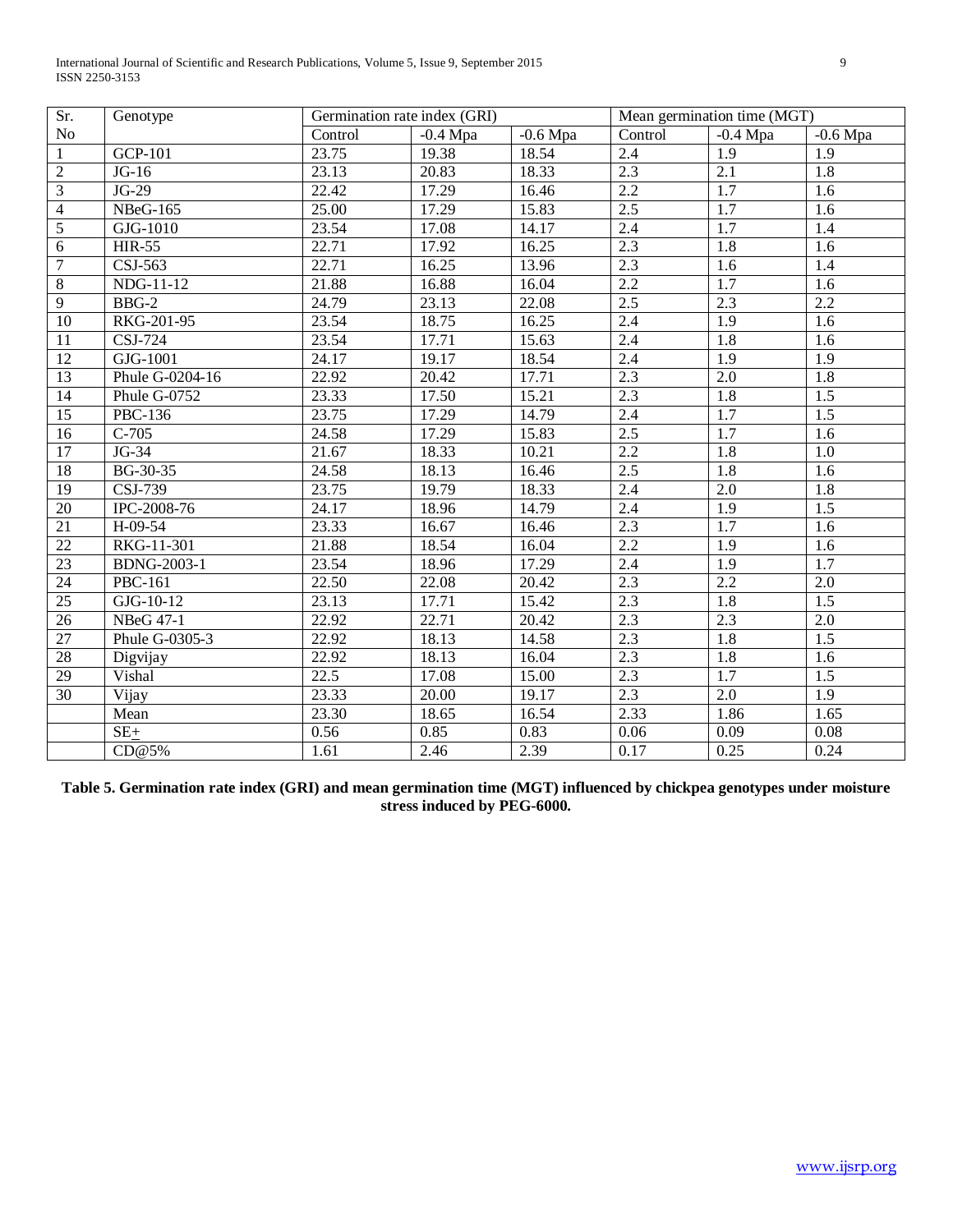International Journal of Scientific and Research Publications, Volume 5, Issue 9, September 2015 10 ISSN 2250-3153

| Sr.             | Genotype                    | Germination index (GI) |                    |            | Coefficient of germination velocity $(CVg)$ |                       |                   |  |
|-----------------|-----------------------------|------------------------|--------------------|------------|---------------------------------------------|-----------------------|-------------------|--|
| No.             |                             | Control                | $-0.4$ Mpa         | $-0.6$ Mpa | Control                                     | $\overline{-0.4}$ Mpa | $-0.6$ Mpa        |  |
| $\mathbf{1}$    | <b>GCP-101</b>              | 43.00                  | 56.00              | 58.00      | 4.30                                        | 5.60                  | 5.80              |  |
| $\overline{2}$  | $JG-16$                     | 45.00                  | 52.00              | 60.00      | 4.50                                        | 5.20                  | 6.00              |  |
| 3               | $JG-29$                     | 45.00                  | 63.00              | 66.00      | 4.50                                        | 6.30                  | 6.60              |  |
| $\overline{4}$  | <b>NBeG-165</b>             | 40.00                  | 63.00              | 67.00      | 4.00                                        | 6.30                  | 6.70              |  |
| $\sqrt{5}$      | GJG-1010                    | 44.00                  | 63.00              | 72.00      | 4.40                                        | 6.30                  | 7.20              |  |
| 6               | <b>HIR-55</b>               | 46.00                  | 61.00              | 66.00      | 4.60                                        | 6.10                  | 6.60              |  |
| 7               | $CSJ-563$                   | 46.00                  | 66.00              | 74.00      | 4.60                                        | 6.60                  | 7.40              |  |
| $\overline{8}$  | NDG-11-12                   | 49.00                  | 64.00              | 67.00      | 4.90                                        | 6.40                  | 6.70              |  |
| $\overline{9}$  | $BBG-2$                     | 40.50                  | 45.00              | 48.00      | 4.05                                        | 4.50                  | 4.80              |  |
| $\overline{10}$ | RKG-201-95                  | 44.00                  | 57.00              | 66.00      | 4.40                                        | 5.70                  | 6.60              |  |
| 11              | $\overline{\text{CSJ-724}}$ | 44.00                  | 60.00              | 68.00      | 4.40                                        | 6.00                  | 6.80              |  |
| $\overline{12}$ | GJG-1001                    | 42.00                  | 56.00              | 59.00      | 4.20                                        | 5.60                  | $\overline{5.90}$ |  |
| 13              | Phule G-0204-16             | 45.00                  | 54.00              | 62.00      | 4.50                                        | 5.40                  | 6.20              |  |
| 14              | Phule G-0752                | 44.00                  | 61.00              | 69.00      | 4.40                                        | 6.10                  | 6.90              |  |
| $\overline{15}$ | PBC-136                     | 43.00                  | $\overline{62.00}$ | 70.00      | 4.30                                        | 6.20                  | 7.00              |  |
| 16              | $C-705$                     | 41.00                  | 63.00              | 67.00      | 4.10                                        | 6.30                  | 6.70              |  |
| $\overline{17}$ | JG-34                       | 48.00                  | 59.00              | 50.00      | 4.80                                        | 5.90                  | 5.00              |  |
| $\overline{18}$ | $\overline{BG}$ -30-35      | 41.00                  | 60.00              | 65.00      | 4.10                                        | 6.00                  | 6.50              |  |
| $\overline{19}$ | CSJ-739                     | 43.00                  | 54.00              | 59.00      | 4.30                                        | 5.40                  | 5.90              |  |
| 20              | IPC-2008-76                 | 42.00                  | 57.00              | 71.00      | 4.20                                        | 5.70                  | 7.10              |  |
| 21              | $H-09-54$                   | 44.00                  | 65.00              | 66.00      | 4.40                                        | 6.50                  | 6.60              |  |
| $\overline{22}$ | RKG-11-301                  | 49.00                  | 58.00              | 54.00      | 4.90                                        | 5.80                  | 5.40              |  |
| $\overline{23}$ | <b>BDNG-2003-1</b>          | 44.00                  | 56.00              | 63.00      | 4.40                                        | $\overline{5.60}$     | 6.30              |  |
| 24              | <b>PBC-161</b>              | 46.00                  | 48.00              | 53.00      | 4.60                                        | 4.80                  | 5.30              |  |
| 25              | GJG-10-12                   | 45.00                  | 62.00              | 68.00      | 4.50                                        | 6.20                  | 6.80              |  |
| 26              | <b>NBeG 47-1</b>            | 46.00                  | 46.00              | 52.00      | 4.60                                        | 4.60                  | 5.20              |  |
| 27              | Phule G -0305-3             | 46.00                  | 60.00              | 72.00      | 4.60                                        | 6.00                  | 7.20              |  |
| $\overline{28}$ | Digvijay                    | 45.00                  | 60.00              | 66.00      | 4.50                                        | 6.00                  | 6.60              |  |
| 29              | Vishal                      | 46.00                  | 64.00              | 70.00      | 4.60                                        | 6.40                  | 7.00              |  |
| 30              | Vijay                       | 44.00                  | 54.00              | 56.00      | 4.40                                        | 5.40                  | 5.60              |  |
|                 | Mean                        | 44.35                  | 58.30              | 63.47      | 4.44                                        | 5.83                  | 6.35              |  |
|                 | $SE+$                       | 1.46                   | 2.59               | 2.73       | 0.16                                        | 0.26                  | 0.27              |  |
|                 | CD@5%                       | 4.22                   | 7.49               | 7.89       | 0.46                                        | 0.75                  | 0.79              |  |

**Table 6. Germination index (GI) and coefficient of germination velocity (CVg) influenced by chickpea genotypes under moisture stress induced by PEG-6000.**